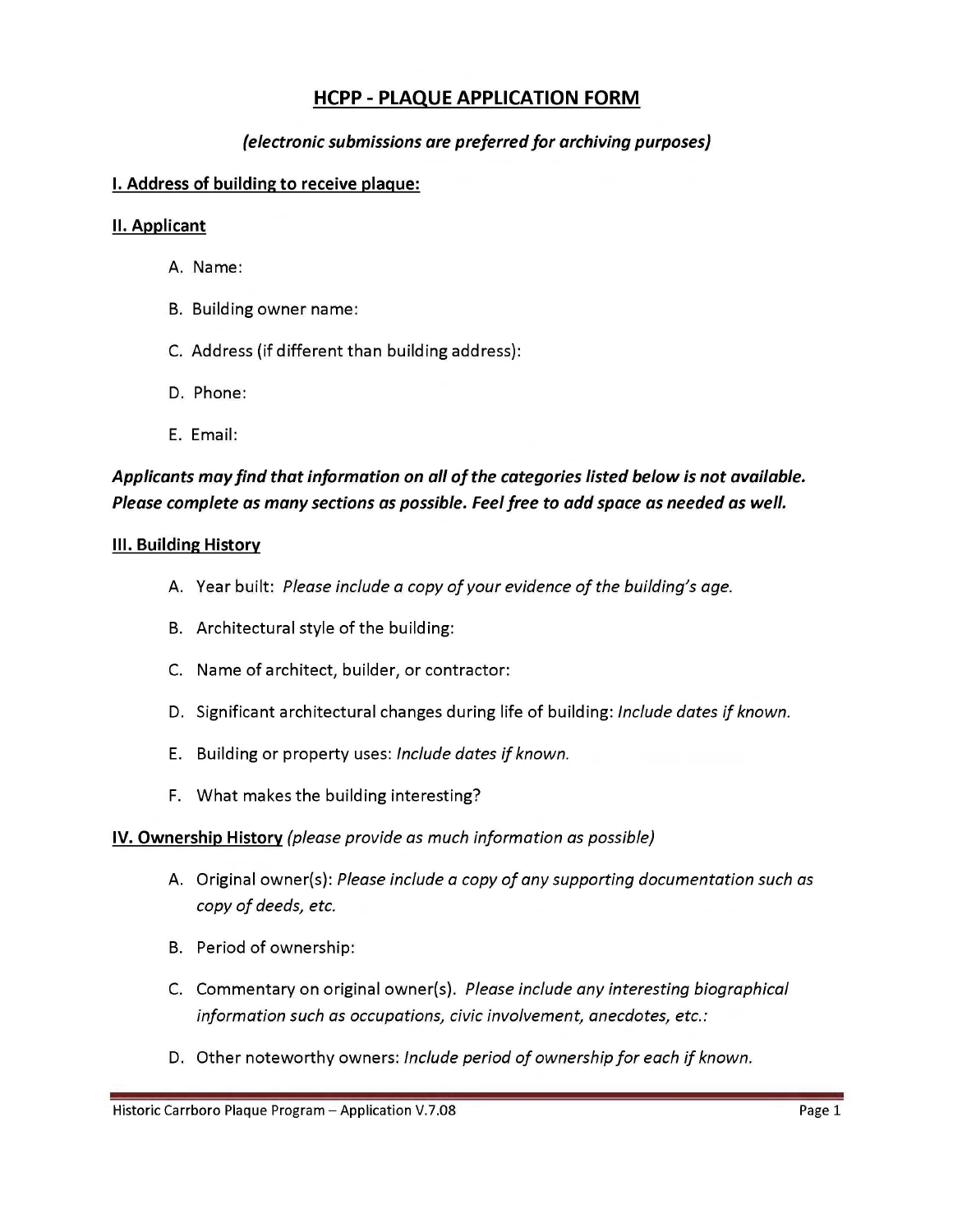# **V. Tenant History**

- A. List any noteworthy tenants or residents of the property:
- B. Commentary on other noteworthy tenants: *Please include any interesting biographical information such as occupations, civic involvement, anecdotes, etc.*

### **VI. Narrative History & Additional Information**

- A. Please provide a brief narrative of the chronological and historic development of the property:
- B. Any additional information that supports your application.

### **VII. Photographs**

- A. Please submit at least 2 digital photos of your building's exterior as it looks today.
- B. Should you have any old photos of the property, feel free to submit copies of those as well.

### **VIII. Building Name**

Applicant's suggestion(s) for building name/ plaque text: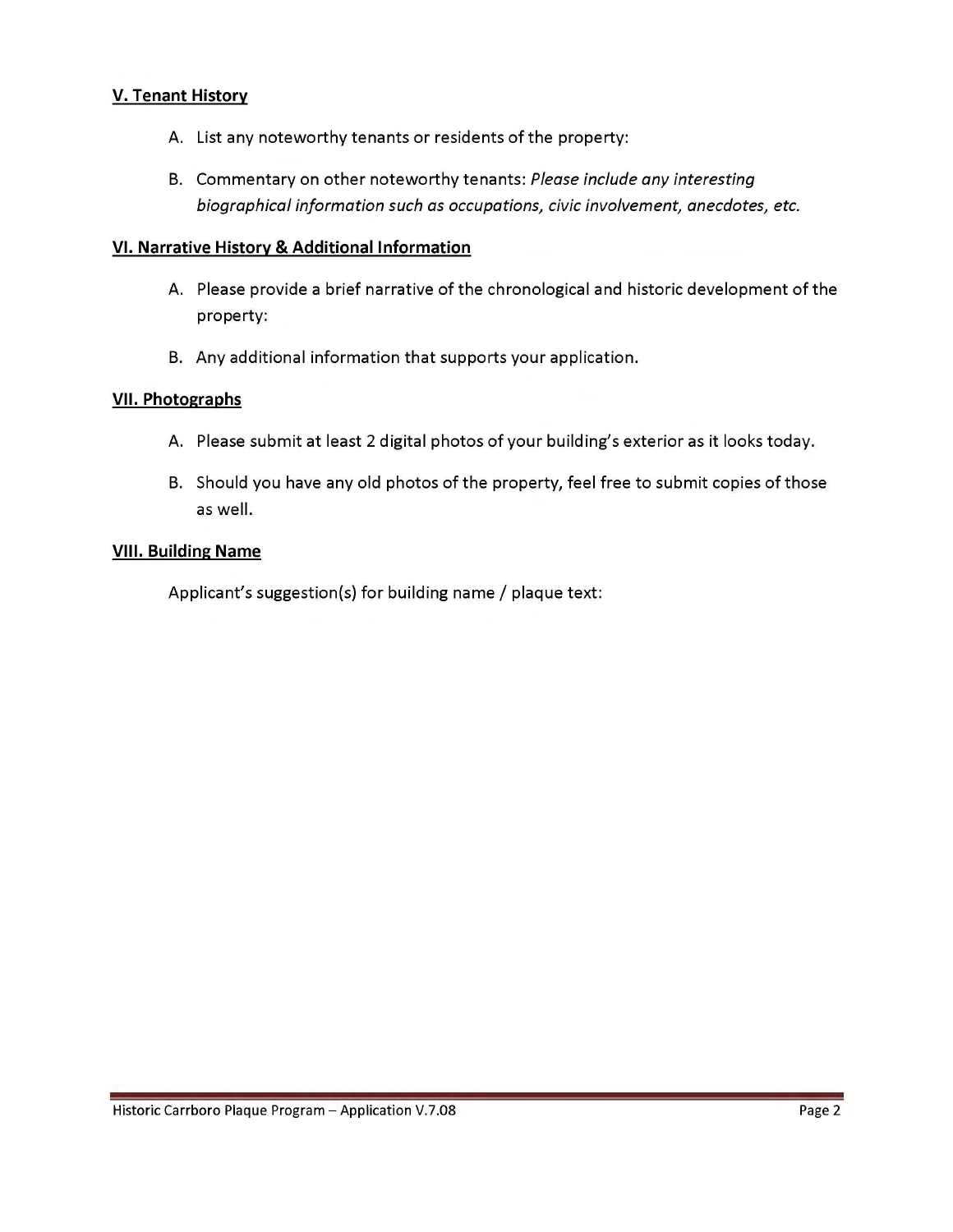# **TO SUBMIT YOUR COMPLETED APPLICATION**

### **Email to:**

tom@TerraNovaGlobal.com catdevine@mindspring.com sforbis@nc.rr.com

### **To submit any printed documentation, send to:**

Historic Carrboro Plaque Program c/o Carrboro Planning Department 301 W. Main St. Carrboro, NC 27510 Attn: James Thomas

### **For questions or more information, please call any of the HCPP members:**

Tom Wiltberger 919-968-6169 Catherine DeVine 919-967-3795 Sheryl Forbis 919-929-9055

# **Thank you for helping to preserve Carrboro's architecture and heritage!**

Special thanks to the following individuals, organizations, and local businesses whose contributions and support helped to make this program possible:

| <b>Carrboro Appearance Commission</b> | BellaDomus, Inc.                          |
|---------------------------------------|-------------------------------------------|
| Carrboro Art Committee                | Open Eye Café                             |
| Carrboro Board of Aldermen            | Jay Bryan, Attorney                       |
| Sheryl and Richard Forbis             | Tom Wiltberger                            |
| Sara Lachenman                        | Catherine DeVine & Berkeley Grimball      |
| Linda Misiura                         | <b>Richard Ellington</b>                  |
| James Harris                          | Carrboro Econ. & Comm. Development Office |
| James Thomas                          | Carrboro Planning & Zoning Department     |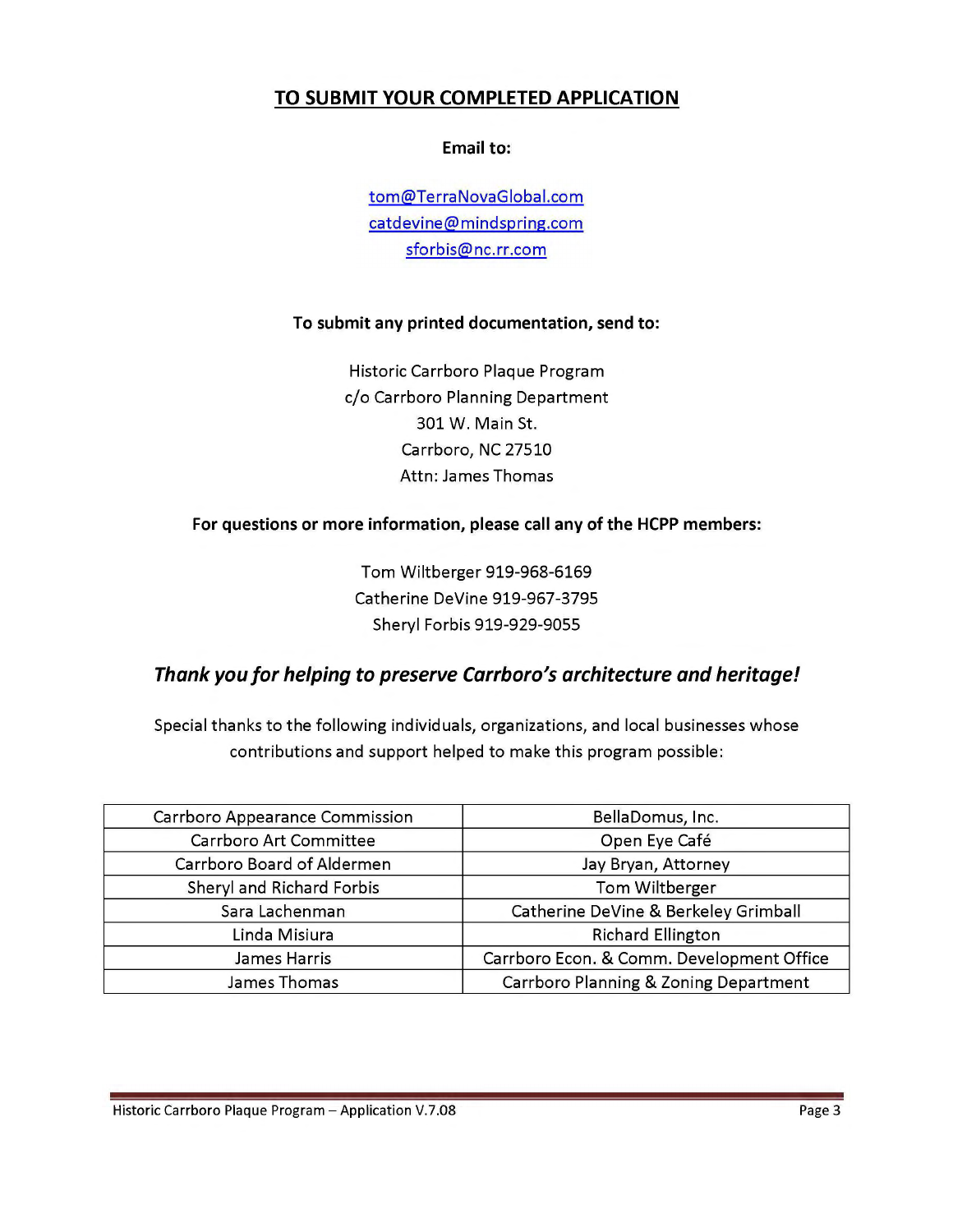# HISTORIC CARRBORO PLAQUE PROGRAM (HCPP)

# PROGRAM and APPLICATION OUTLINE

Carrboro has a rich collection of historic homes and buildings. We're proud to celebrate our heritage through the Historic Carrboro Plaque Program.

Share the history of your home or building by purchasing a custom-made historic building plaque. This program is sponsored by the Carrboro Historic Preservation Commission and its purpose is to raise public awareness of Carrboro's historic buildings, its unique mill town heritage, and to encourage its preservation. Your home or building need not be an officially designated landmark or within an historic district to participate in the Historic Carrboro Plaque Program.

The program is completely voluntary, and your participation in no way impacts or restricts your property rights or potential modifications to your building. The program is focused primarily on building exteriors, so your property will not be inspected to verify its eligibility. At some point in the future, the program hopes to offer public tours of Carrboro's historic areas and properties. Thank you for your participation!

# Eligibility Requirements

To be eligible for a Historic Carrboro Plaque, a building must meet the following criteria:

- be over 75 years old
- be located in the Town of Carrboro
- retain its original character
- be in a good state of preservation
- contribute to the historical or architectural nature of its neighborhood

Exceptions can be made for buildings of extraordinary architectural or historical significance, which is at the discretion of the Plaque Review Committee.

### **Application**

To apply for a plaque, complete the attached application in full. Please make an effort to be as thorough as possible, as this will assist the Plaque Review Committee in reviewing the information on your property. A sample completed application is available upon request.

Instructions for submitting your completed application are provided later in this document.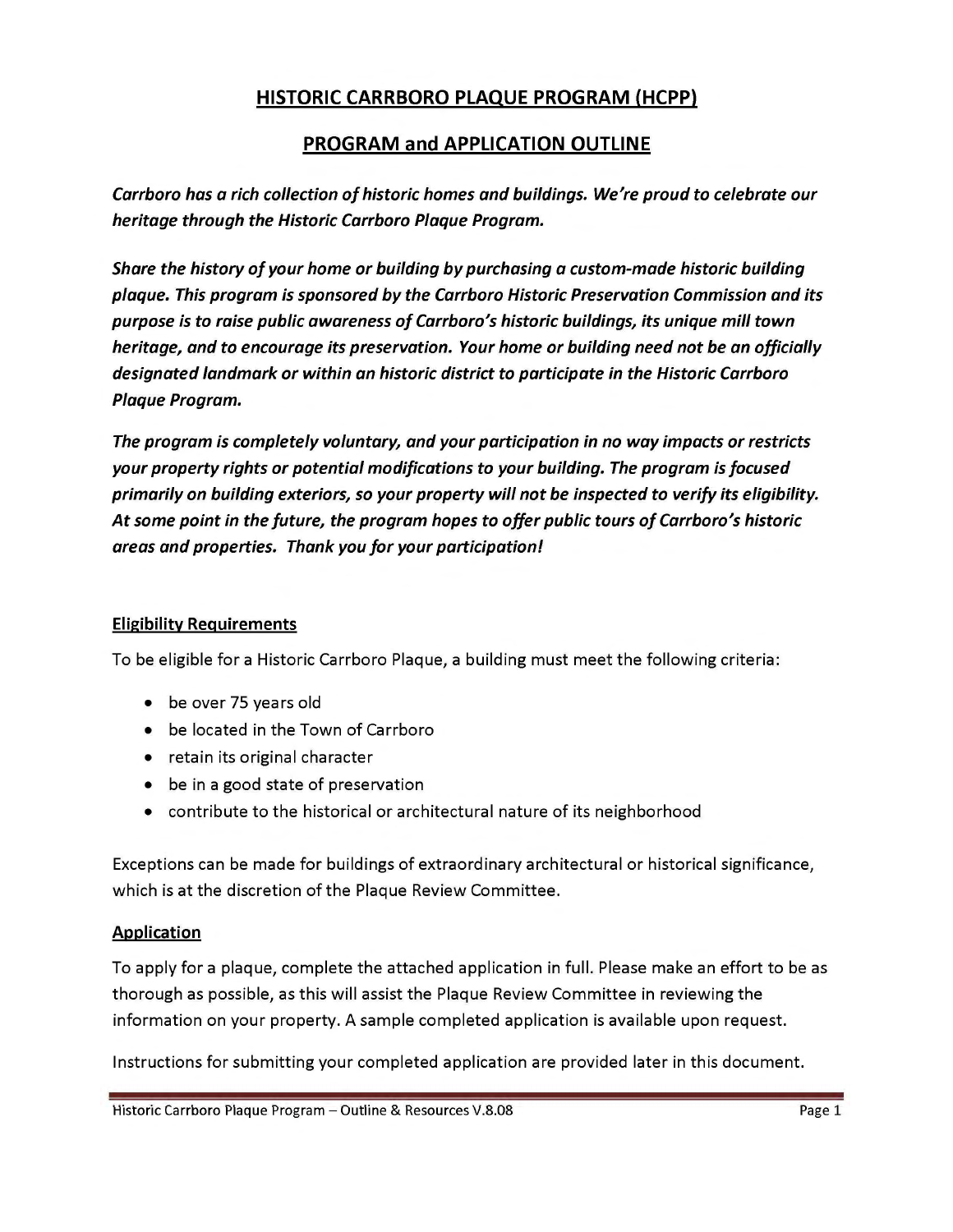# **Research**

Research for the application should be done by the property owner and is not a service provided by the program. A list of resources to use when researching the history of your home is attached to help you in this process. Please keep in mind that the information you gather is to help create a permanent record of your building, and will be available to historians and researchers for years to come. The application and all additional information generated by your research will be permanently filed with the Historic Carrboro Plaque Program. At some point in the future, the HCPP plans to have both printed guides and online access to this building history database.

# **Plague Text/Building Name**

The format for all plaques is the same, with only the name of the structure and year built varying for each plaque. An example of an actual plaque is attached for your review. The Plaque Review Committee will determine the name of your building and establish the text for the plaque, based on the information that you provide on your application. When possible, residential buildings will be named for the original owner or resident. Names of other owners or residents may be used if they occupied the building for a significant period of time, if they made significant architectural changes to the building, or if they are deemed to have been especially important to the history of Carrboro. Commercial buildings (and some residential) may be named for their original use, owner, or other historically relevant facts. The application does request your suggestions for your building name, and you will be given the opportunity to approve the plaque text prior to its being ordered.

### **Price**

Plaques are offered in high quality engraved acrylic for qualifying properties. The plaque fee is \$135, and covers the actual cost of the plaque, shipping, and a small administrative fee for maintaining the HCPP inventory of historic information. Once your application has been approved, you will be notified of your eligibility to purchase a plaque. The plaque fee must be paid in full before the plaque can be ordered from the sign company.

An example of an actual plaque is shown later in this document. This design was created by Carrboro resident and graphic designer, Linda Misiura, the winner of a design competition sponsored by the HCPP. The whirl pattern is taken from the decorative gable vent feature seen on many of the mill houses around town.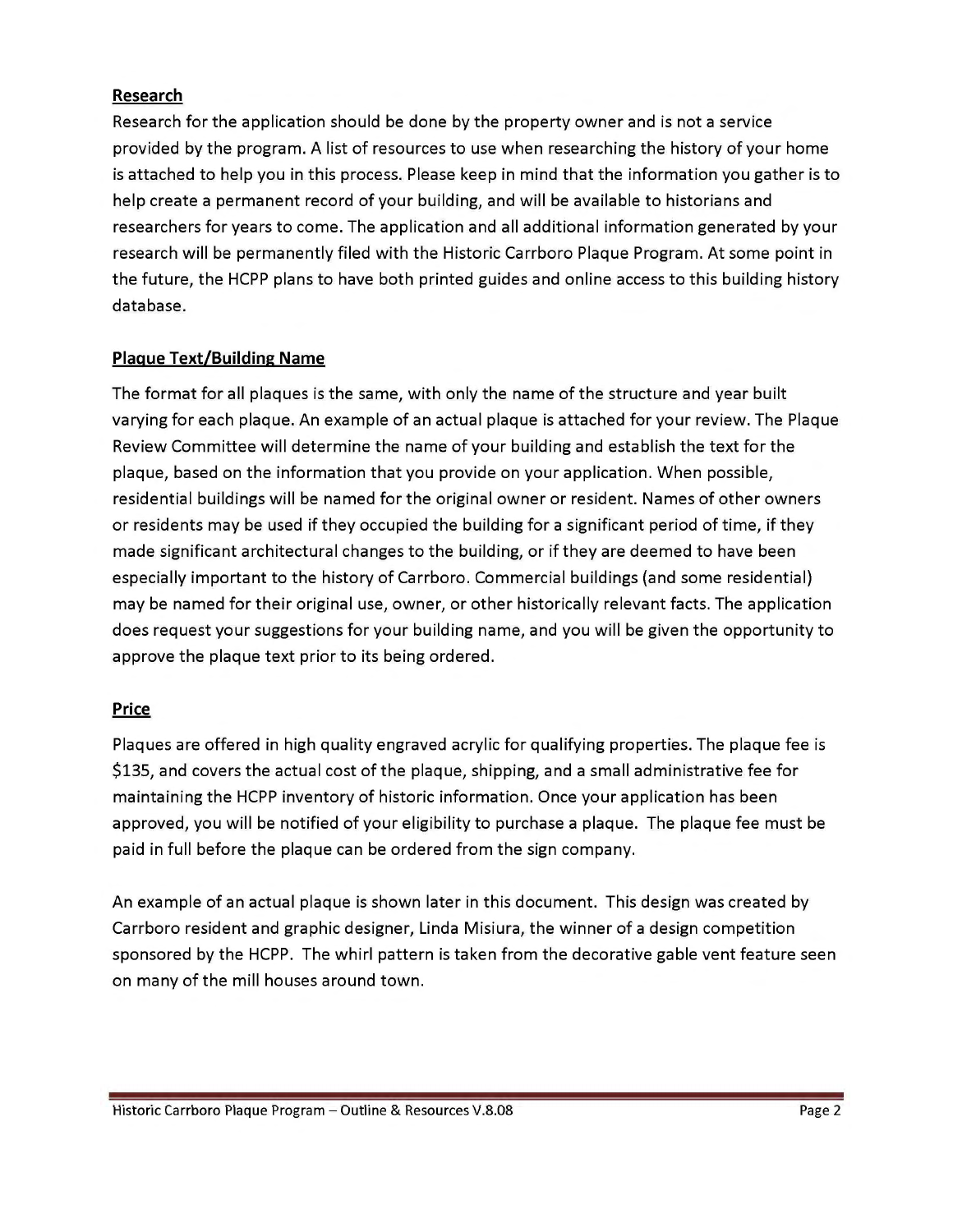# **RESEARCH RESOURCES FOR COMPLETING YOUR APPLICATION**

### **Research suggestions:**

- 1. *Identify who has owned your property.* One way to do this is to start by reading the current deed on record and working your way backward. Most deeds make reference to the deed that they replaced and also a plat that shows the building on the land.
	- a. Start with online research of your property via the Orange County website. Visit the GIS system on the site for "Prior Owners" and deed recording information going back to 1996.
	- b. Once you identify the deed book and page # of the recent owners, look up the actual deeds on the Register of Deeds website. Use the "Document Inquiry" feature to view the actual deeds and recorded plats online back to 1996.
	- c. Next visit the Orange County Register of Deeds Land Records Office to trace the ownership history further back from where you left off online. At this office, actual deeds and plats are cataloged in books back to the 1800's. Photocopying is easy and the staff is very helpful in assisting you.
- 2. *Learn about the people and the building.* The internet offers only a limited amount of information about historical people and places, but there are many other great resources to assist you.
	- a. Visit UNC's Wilson Library. You do not need to be student to use this library. Find the North Carolina Collection, where you will find an abundance of local history resources, newspaper archives, insurance maps, photographs, old telephone directories, and more.
	- b. If you can find any living descendents of the original owners, contact them for more information. Their personal stories help to bring the research to life.

### **Research resources:**

- "' Orange Cty Interactive GIS Mapping System: http://www.co.orange.nc.us/gis/index.asp
- "' Orange Cty Register of Deeds website: http://www.co.orange.nc.us/deeds/index.asp
- $\triangleright$  Orange County Register of Deeds Office: The Land Records Office is located at 228 South Churton Street, Suite 200, in Hillsborough.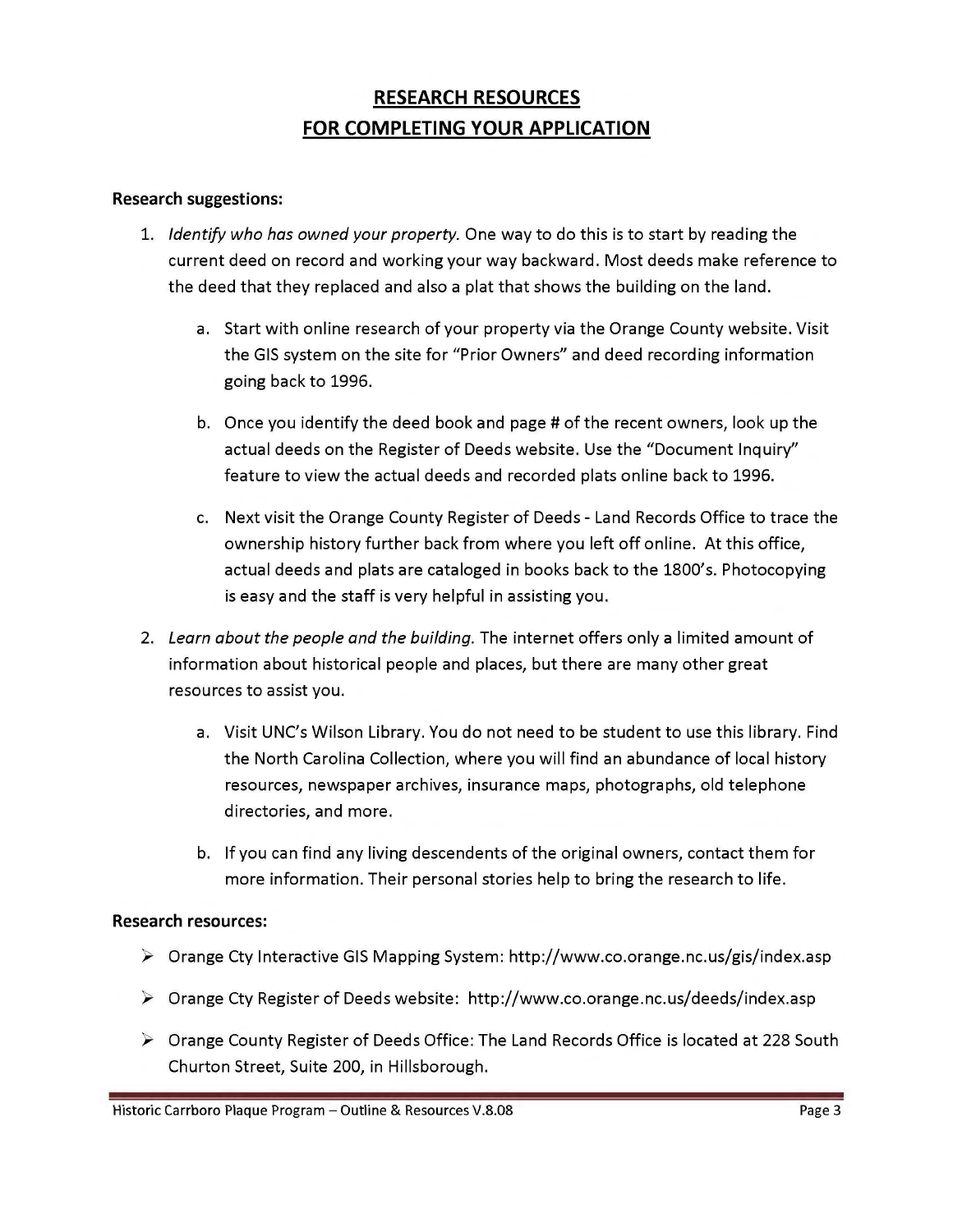- $\triangleright$  UNC-Chapel Hill Wilson Library North Carolina Collection. Contacts: Jason Tomberlin, Public Services Librarian or Eileen McGrath, Assistant Curator of the NC Collection
- $\triangleright$  Book: "Carrboro, N.C. An Architectural & Historic Inventory." Brown, McSwain, & Florin. 1983. Available for viewing at Carrboro Town Hall.
- ▶ Manuscript: "Making Carrboro Home: User Alteration of Company Space" Lachenman, Sara R. 2005. Available at Carrboro Cybrary at Century Center or online at http://libres.uncg.edu/edocs/etd/1022/umi-uncg-1022.pdf
- $\triangleright$  Sanborn Insurance Maps (available at UNC Wilson Library)
- $\triangleright$  Gray's Map from Gray's Atlas of Cities (available at UNC Wilson Library)
- $\triangleright$  Town of Carrboro Planning Department, Carrboro Town Hall
- $\triangleright$  Carrboro telephone directories
- $\triangleright$  Local newspaper archives (available at UNC Wilson Library)
- $\triangleright$  Birth, death, and marriage certificates (Register of Deeds Office)
- $\triangleright$  Wills and estates files (Clerk of Court's Annex 112 N. Churton Street in Hillsborough.)
- $\triangleright$  Tax records
- $\triangleright$  Census records
- $\triangleright$  Descendants and neighbors

# **If you would like or need assistance with your application and research, feel free to contact:**

Sara Lachenman at sara@TrinityDesignBuild.com. Sara is a preservation consultant who works for Trinity Design Build and offers her services for a fee. Ph.919-321-6636

UNC Departments and Curricula in: American Studies, City & Regional Planning, & Folklore

Local High School History Classes